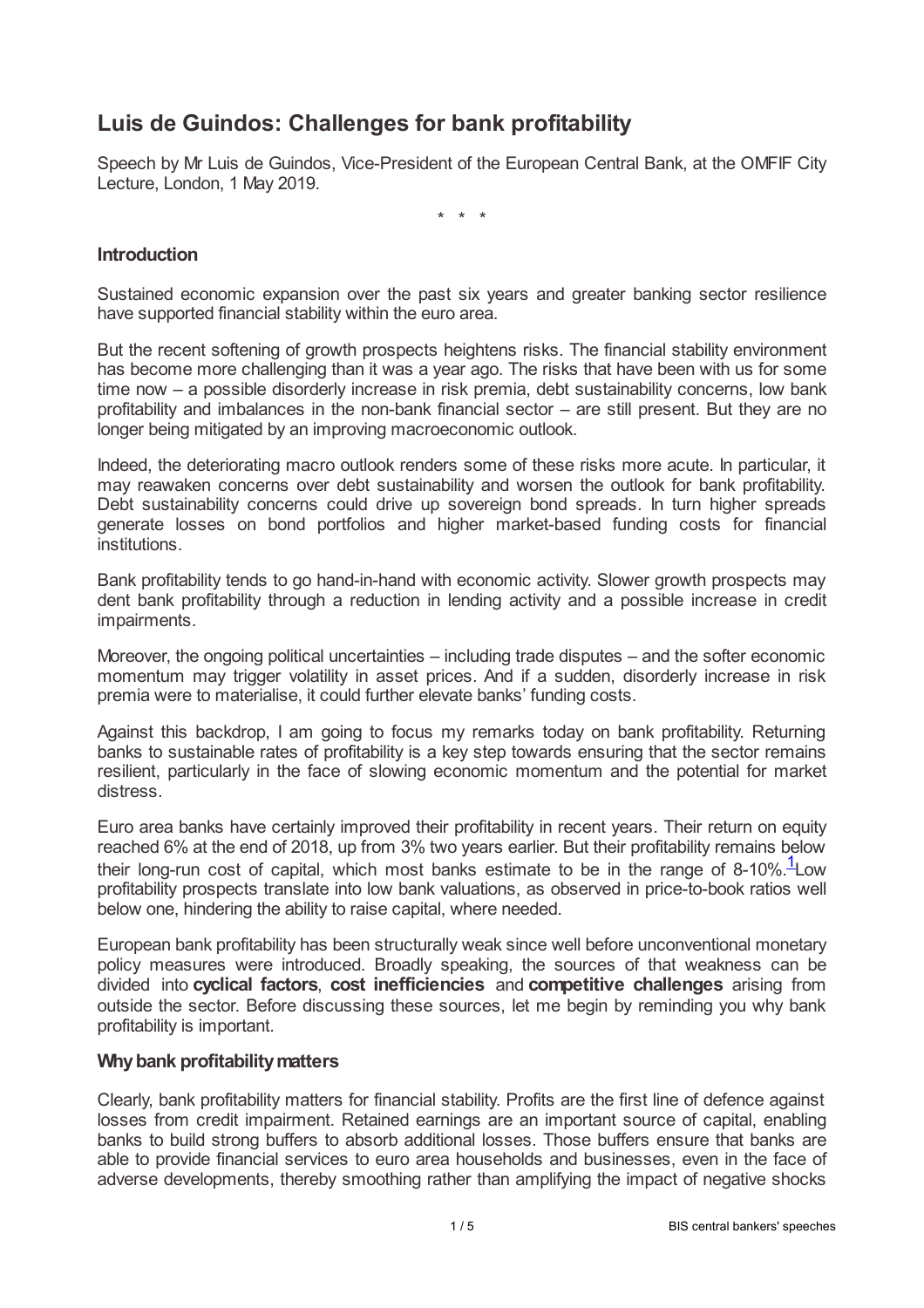on the real economy.

<span id="page-1-1"></span><span id="page-1-0"></span>Banks with poor structural profitability can face higher funding costs and may be tempted to take on more risk.<sup>[2](#page-4-1)</sup> Within the euro area, weak banks are more likely than healthy banks to be connected to unprofitable firms. $\frac{3}{2}$  $\frac{3}{2}$  $\frac{3}{2}$  This reduces the flow of lending to profitable firms that need funding to invest and grow. The resultant misallocation of capital $\frac{4}{3}$  $\frac{4}{3}$  $\frac{4}{3}$  towards unproductive businesses weighs on long-run economic growth.<sup>[5](#page-4-4)</sup>

<span id="page-1-4"></span><span id="page-1-3"></span><span id="page-1-2"></span>Low bank profitability can also matter for monetary policy by impairing the accumulation of bank capital over time. Thinly capitalised banks stymie the ability of monetary policy to stimulate economic activity in downturns. Their capacity to lower the interest rates they charge their customers and increase the volume of lending to the real economy is constrained. $6 \overline{6}$  $6 \overline{6}$  This limits the effectiveness of an important transmission channel of monetary accommodation in the euro area, which relies on bank lending supporting consumption and investment.

As the crisis showed, dislocations in the banking sector can deepen recessions and seriously impair the smooth transmission of monetary policy across the euro area. That risk remains today. We recently carried out what we call a macroprudential stress test, which assesses this amplification of shocks using a micro-macro model that feeds back individual bank reactions into macroeconomic outcomes. On the basis of the 2018 European-wide stress test data, we estimate that the banks' behavioural reaction to the adverse scenario exacerbates the fall in GDP by a further 1.6% with respect to the initial shock, which itself further depletes banks' capital.<sup> $\overline{I}$ </sup>

# <span id="page-1-5"></span>**Cyclical factors**

Given that important link between bank behaviour and the cycle, let me turn to the cyclical factors affecting bank profitability in the euro area.

The economic expansion continued through 2018, although with a sizeable reduction in the pace of growth relative to the previous year. Since the trough, the number of people in employment has increased by over 10 million. While the data since the end of 2018 have been weak – notably in manufacturing and the external sector – the economic fundamentals remain in place to support continued expansion.

<span id="page-1-6"></span>The economic expansion and employment growth have supported bank profitability. Loan growth has been robust in recent years, with higher volumes helping to mitigate margin compression.<sup>[8](#page-4-7)</sup>

The stock of non-performing loans (NPLs) has been substantially reduced. Outstanding NPLs fell by €142 billion in 2018 and the aggregate ratio dropped to 3.8% of significant banks' loans at the end of 2018, from 7% at the end of 2015.

NPLs represent a double drag on bank profitability. First, NPLs have to be recognised and provisioned for, reducing current profitability. Indeed, the major driver of the increase in bank profitability over the past two years has been the smaller flow of new impairments. But even when fully provisioned, NPLs hamper profitability by tying up scarce capital without providing returns, absorbing operational capacity and incurring legal and administrative costs.

While NPL ratios have improved over the course of the expansion, overall revenue growth remains subdued across the banking sector. Aggregate net interest income as a share of equity fell marginally between 2015 and 2018, although it is still higher than in countries such as the United Kingdom that have not had negative policy rates.

<span id="page-1-7"></span>Yet a number of euro area banks have successfully delivered robust earnings in recent years. A recent study by the ECB highlighted the differences between this group and the remainder of significant euro area banks.  $\frac{9}{2}$  $\frac{9}{2}$  $\frac{9}{2}$  The median of these best performers managed to lift its return on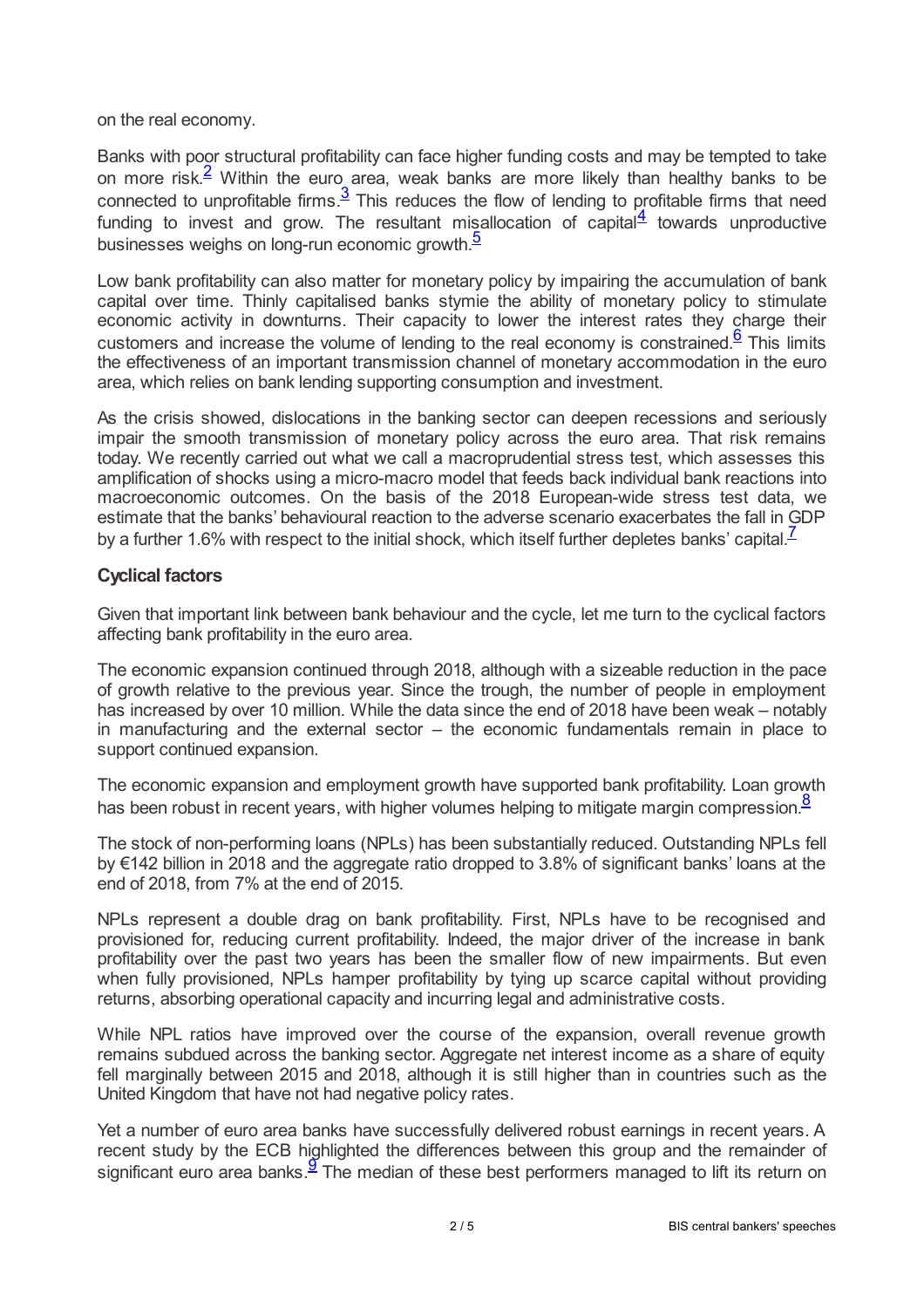equity by 3.6 percentage points in 2014–17 relative to 2009–13. By contrast, the median profitability for other significant banks was essentially unchanged.

Between those periods, the best performers managed to keep net interest income growing roughly in line with costs, whereas the other banks generally witnessed cost growth outpacing growth in net interest income. Moreover, the best performers managed to increase net fee and commission income by more than half between 2009 and 2017, relative to the less than 10% growth managed by the remainder.

<span id="page-2-0"></span>Developing sustainable revenue streams beyond net interest income – such as fee and commission income – remains vital in order to buttress profitability in the coming years. The low interest rate environment is with us for the foreseeable future and is caused in large part by durable structural factors.<sup>[10](#page-4-9)</sup> The interest rate below which monetary policy is accommodative has fallen in the euro area, as is the case in much of the developed world.<sup>[11](#page-4-10)</sup> Even once monetary policy normalises, interest rates are likely to remain below levels that were common in previous decades.

## <span id="page-2-1"></span>**Cost inefficiencies**

The second source of low profitability for euro area banks is enduring cost inefficiencies. Cost-toincome ratios remain high in the euro area relative to international peers. The euro area has too many banks, too many branches and too many bankers. The aggregate cost-to-income ratio of euro area banks reached 66% in 2018, up from 62% in 2010, as the dip in revenues was not offset by cost containment. While similar to that of peers in Japan and the United Kingdom, it is above the ratio typical for US banks, and substantially above the ratio of roughly 50% for Nordic banks.

Reducing costs requires grasping the opportunities offered by technology. Banks have been able to make greater reductions in the density of the branch network in countries where the take-up of online banking is higher. The number of branches in the Netherlands and the Baltic states has halved since 2008, but progress in other countries has been much more limited. Technology can also help enhance operational efficiency by improving processes for loan origination and servicing and enable workloads to be shared better across employees in multiple locations.

That requires substantial investment in information technology (IT). The best performing euro area banks I mentioned earlier increased their IT spending by around 60% between 2009 and 2017, whereas the remaining banks increased theirs by just 10%. Such investment is expensive, but has proven worthwhile. The cost-to-income ratio for the median of the best performers fell by 5.5 percentage points, whereas that for the median of the other banks increased by 3.1 percentage points [12](#page-4-11)

<span id="page-2-2"></span>The other source of higher costs for euro area banks is the adjustment to a suite of post-crisis regulation. This includes holding greater amounts of high-quality capital and debt instruments that can be "bailed in" should resolution become necessary. It is also more difficult now to increase measured profitability by increasing leverage. And whilst international requirements on loss absorption only apply to the most systemic banks – so-called G-SIBs – and the Basel standards typically apply to internationally active banks, in the euro area such requirements are applied to all banks. Of course, such regulations have been put in place in recognition of the significant public costs borne throughout the banking crisis. And regulation cannot be seen as the main driver of costs – Nordic banks operate under the same regulatory framework and have been able to attain a high rate of profitability.

But one key element in regulation worth noting is the lack of waivers for liquidity and capital in the euro area. As a result, euro area cross-border banking groups potentially face higher costs than interstate banking groups in the United States.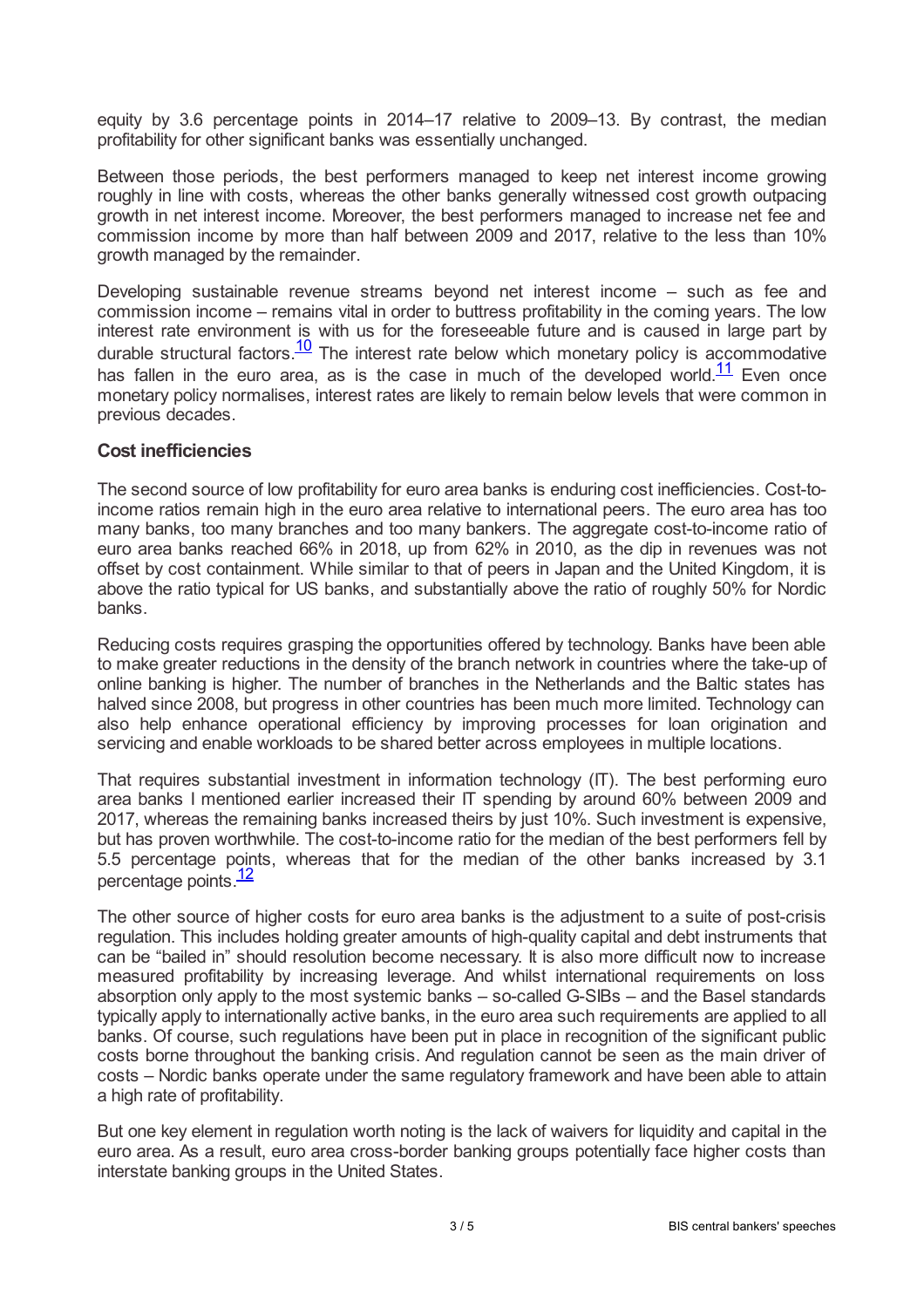This recourse to ring fencing takes a narrow national perspective. At present, national deposit insurance schemes will be drawn upon should depositors need to be compensated during bank resolution. Hence the desire of national authorities to ensure that each national subsidiary is sufficiently capitalised and has adequate liquidity. Completing banking union, including the introduction of a European deposit insurance scheme and the removal of the remaining national options and discretions, would help ensure that the costs of resolution are equitably shared. Meanwhile, it would enable banks to use liquidity and capital efficiently at the euro area level.

## **Competition fromoutside the sector**

The final challenge for bank profitability comes from increasing competition from outside the sector, in particular from financial technology companies (fintech) and non-bank financial companies.

<span id="page-3-0"></span>Lightly regulated fintech companies have begun to encroach into the realm of payment and settlement systems. More than 60% of incumbents view fintechs as a threat to their income from these activities. $\frac{13}{13}$  $\frac{13}{13}$  $\frac{13}{13}$  Given the greater desire by consumers for instant payments and the use of mobile payments, investment in IT is vital to secure future revenue streams.

Banks also face increasing competition in the provision of credit. Total assets of non-bank financial intermediaries doubled in the euro area between 2008 and 2017, whereas total banking sector assets remained broadly unchanged. The growth is particularly marked in the investment fund sector. Around 28% of euro area non-financial company debt issuances are held by euro area investment funds, compared with 18% pre-crisis.

The greater provision of market-based credit is welcome, and indeed the capital markets union agenda has been put in place with this aim in mind. But banks will need to carefully consider how to adjust their business models to accommodate this greater degree of competition. It certainly increases the urgency to improve efficiency in credit provision.

## **Conclusion**

Let me conclude.

The structurally low profitability of the euro area banking sector remains a concern for financial stability and for monetary policy.

Return on equity below the cost of capital is unsustainable in the long run. The causes of low profitability are for the most part structural and hence require structural solutions. Successful implementation of long-run profitable business plans is essential.

Consolidation remains necessary.

There are a number of benefits arising from cross-border consolidation. Cross-border holdings of deposits and loans can help bolster economic resilience within the euro area by helping to smooth shocks through income sharing. Such private sector risk-sharing channels play an important role in smoothing shocks in the United States, but currently smooth a much smaller share in the euro area.<sup>[14](#page-4-13)</sup>

<span id="page-3-2"></span><span id="page-3-1"></span>Moreover, it can provide benefits for the banks themselves. In general, more geographically diversified banks have displayed stronger revenue performance in recent years.<sup>[15](#page-4-14)</sup>

But there are a number of national banking sectors that would also benefit from consolidation within national borders, allowing for greater cost synergies and rationalisation of branch networks. Such consolidation would permit small and medium-sized banks to attain sufficient scale to undertake the IT investment necessary to meet the challenges of the digital era.